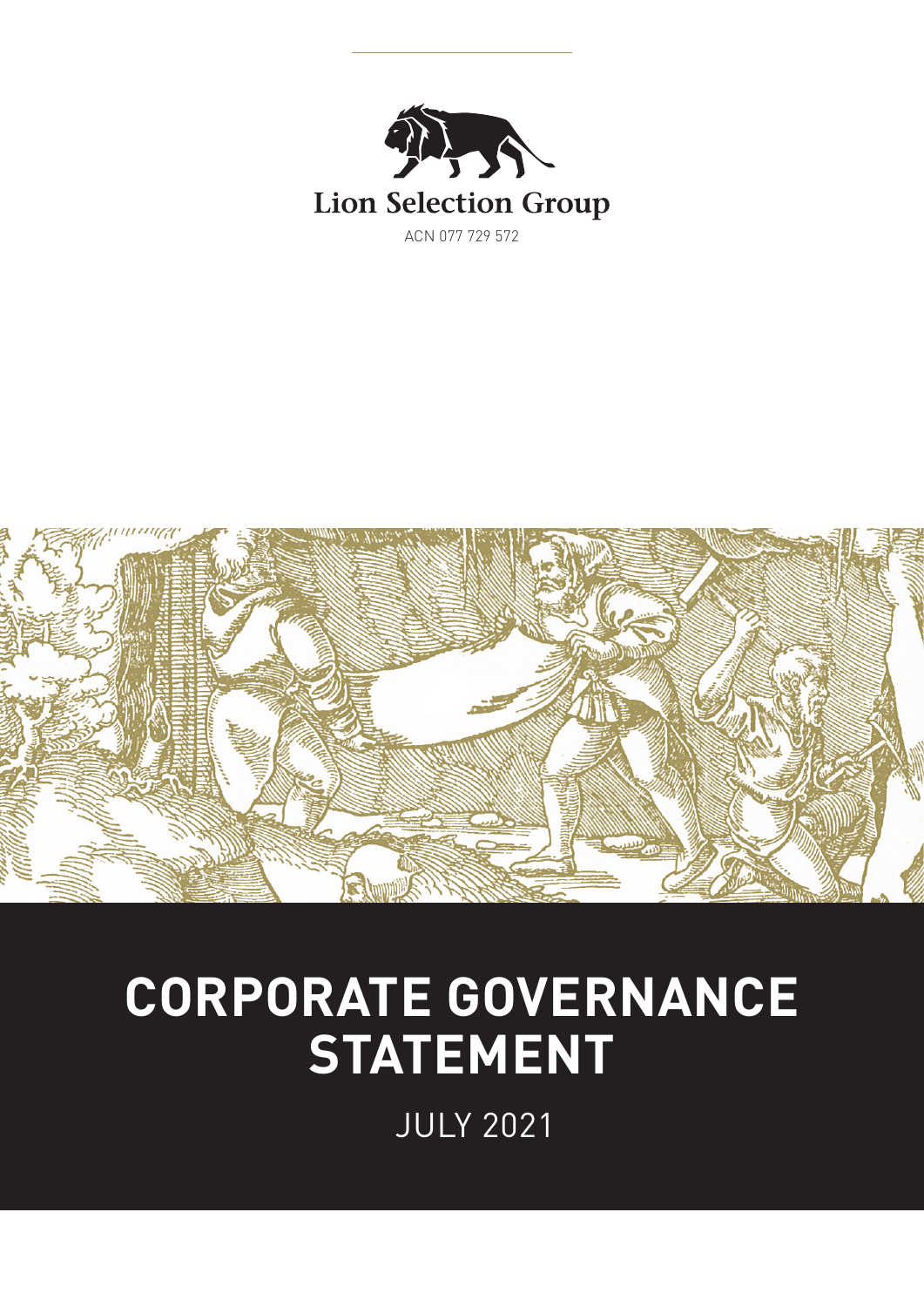# INTRODUCTION

The Board of Directors of Lion Selection Group Limited (Lion or the Company) is committed to high standards of corporate governance. The Company recognises that it has responsibilities to its shareholders and personnel, as well as to the communities in which it invests.

As required by the ASX Listing Rules, this statement discloses the extent to which the Company follows the 4th Edition of the ASX Corporate Governance Principles and Recommendations released in February 2019 by the ASX Corporate Governance Council (ASX Recommendations). Except where otherwise explained, the Company follows all of the ASX Recommendations.

> This Corporate Governance Statement has been approved by the Board of Directors of Lion Selection Group Limited.

As a professional investor in junior miners, Lion is particularly focussed on the corporate governance of its investee companies. Lion's approach is based on experience through multiple resource cycles and reflects its view that in corporate governance one size does not fit all and careful consideration must be given for smaller mining companies, notably a material sub-set of ASX listed companies. Three key departures are relevant, in particular for pre-production mining companies:

- **1.** Because the mineral resource/ore reserve usually has both greater value and risk than purely financial assets, a company's internal controls and processes surrounding establishing and announcing these are one of the most material aspects for pre-production mining companies. This extends to studies that seek to establish parameters around how a mining operation might operate. This area continues to be overlooked in the ASX guidelines and consideration should be given for how mining companies approve such releases, and having geological and mining expertise at board level to understand the issues and provide formal approval. Regulatory debate in 2016 focussed on scoping study disclosure and restricting release of this information which is vital to investor comprehension and proper functioning of the ASX as a funding mechanism. Lion opposes any restriction on disclosure of feasibility work.
- **2.** The ASX Corporate Governance Council requires listed firms to adopt a majority of 'independent' board members without links to management or substantial shareholders (ie 5% or greater shareholding), or explain 'if not, why not'. The concept is that such directors should be more dispassionate and less biased in favour of either management or significant shareholders. We note that there is limited empirical

research supporting that such boards add value to a company, and in Lion's experience this structure can be detrimental for junior mining companies. Lion concurs that it is essential that a board operates as an effective check on management, however a nonexecutive director with a significant shareholding is often better placed to fulfil this role, and has interests closely aligned with the general shareholder register.

Junior mining companies often have many challenges to be overcome to develop their projects, and need the necessary entrepreneurial drive to achieve this. In a crisis, an ASX-defined independent director risks being disinterested, overly conservative, or may lack the fortitude to see the task through when their personal incentives are limited to on-going director's fees.

**3.** The ASX guidelines provide that non-executive directors should not receive options with performance hurdles or performance rights as part of their remuneration which may lead to bias in their decision making and compromise their objectivity. Lion notes that preproduction mining companies almost all have limited cash, and issuing appropriately structured options both reduces the cash burden on the company and provides greater alignment with the interests of shareholders.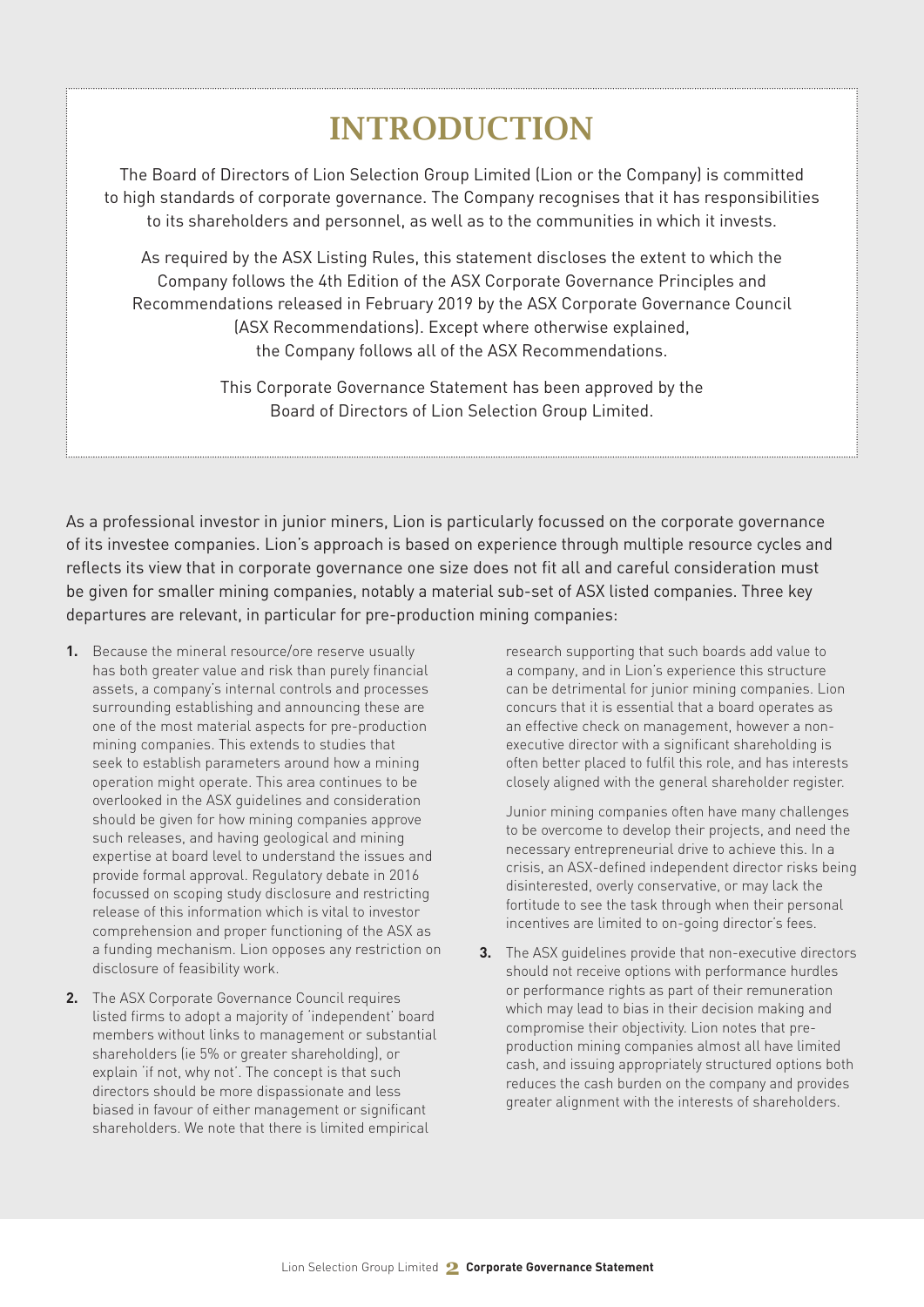# PRINCIPLE 1: Lay solid foundations for management and oversight

#### **Recommendation 1.1**

A listed entity should have and disclose a board charter setting out:

- (a) the respective roles and responsibilities of its board and management; and
- (b) those matters expressly reserved to the board and those delegated to management.

#### **The Board**

The Company has adopted a Board Charter that sets out the role and functions of the Board, the Chair and management and includes a description of those matters expressly reserved to the Board and those delegated to management. A copy of the Company's Board Charter is available on the Company's website.

The Board of directors monitors the progress and performance of Lion on behalf of its shareholders, by whom it is elected and to whom it is accountable. The Board Charter seeks to ensure that the Board discharges its responsibilities in an effective and capable manner.

The Board's primary responsibility is to satisfy the expectations and be a custodian for the interests of its shareholders. In addition, the Board seeks to fulfil its broader ethical and statutory obligations, and ensure that Lion operates in accordance with these standards. The Board is also responsible for identifying areas of risk and opportunity, and responding appropriately.

Responsibility for the administration and functioning of Lion is delegated by the Board to the Chief Executive Officer and to Lion Manager Pty Ltd (the Manager), which provides investment management services to the Company. Through monitoring the performance of these parties at least annually by way of performance evaluations, the Board ensures that Lion is appropriately administered and managed. Lion's investments are managed by the Manager. Lion's Board reviews the Manager's performance internally through the Manager's reports, processes and presentations. The Board monitors the Manager's staffing and processes.

In addition, the Board guides strategic planning and ensures it adheres to the interests and expectations of Lion's shareholders, manages risks and opportunities, and monitors company progress, expenditure, significant business investments and transactions, key performance indicators and financial and other reporting.

#### **Management**

The Manager has been appointed by Lion to implement its investment strategy and manage its investments. This includes all steps of the investment selection process and the making of recommendations to the Board.

A Management Agreement has been established to formalise the relationship between the Company and the

Manager. The Manager, under this agreement, undertakes to act as investment manager for Lion. The Manager is at liberty to engage specialists and consultants as appropriate to assist in the investment assessment process and provides a regular flow of information to Lion's directors. Lion's Board retains the power to make the final investment decision on the basis of this information and advice. This retention of final investment decision allows the Board to effectively review the function and proficiency of the Manager and of the investment selection processes.

#### **Recommendation 1.2**

A listed entity should:

(a) undertake appropriate checks before appointing a director or senior executive or putting someone forward for election as a director; and

(b) provide security holders with all material information in its possession relevant to a decision on whether or not to elect or re-elect a director

Lion ensures that all candidates for directorship and senior executives are well known to the company. In addition, all appropriate checks and due diligence are undertaken by the Lion Board prior to nominating a director for election or appointment of a senior executive.

Information about candidates who are standing for election or re-election as a director including biographical details, qualifications, experience and other directorships is provided to shareholders to enable them to make an informed decision.

#### **Recommendation 1.3**

A listed entity should have a written agreement with each director and senior executive setting out the terms of their appointment.

The terms on which the directors and senior executives are appointed is set out in the written agreement between the Company or the Manager and the individual. This establishes the roles and responsibilities of each person, their duties and accountabilities.

#### **Recommendation 1.4**

The company secretary of a listed entity should be accountable directly to the board, through the chair, on all matters to do with the proper functioning of the board.

The Company Secretary is responsible for co-ordination of all Board business, including agendas, Board papers, minutes, communication with regulatory bodies and ASX and all statutory and other filings.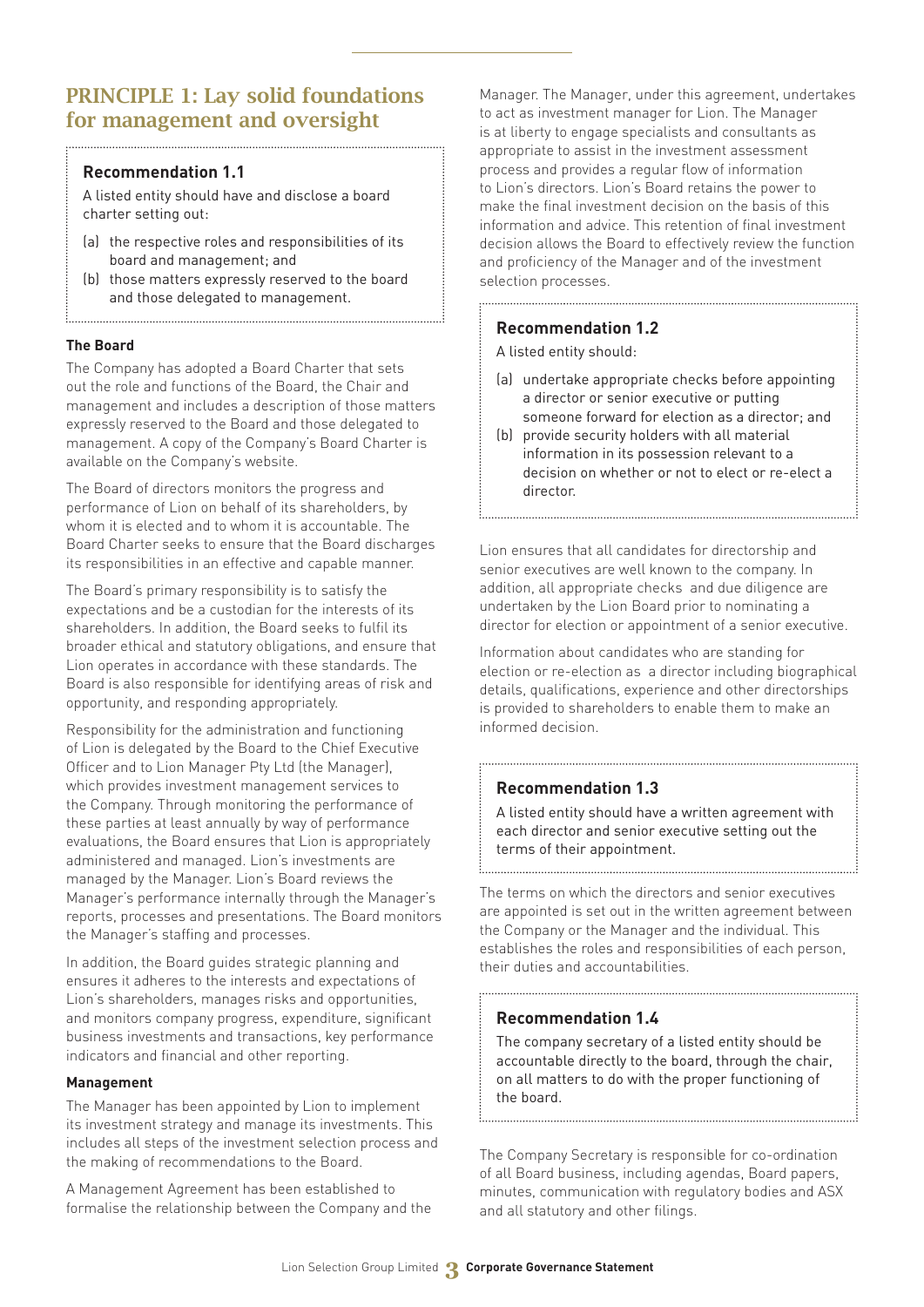Through the Chairman, the Company Secretary is accountable directly to the Board on all matters to do with the proper functioning of the Board.

#### **Recommendation 1.5**

A listed entity should:

- (a) have and disclose a diversity policy;
- (b) through its board or a committee of the board set measurable objectives for achieving gender diversity in the composition of its board, senior executives and workforce generally; and
- (c) disclose in relation to each reporting period: 1. the measurable objectives set for that period to achieve gender diversity;
	- 2. the entity's progress towards achieving those objectives; and
	- 3. either:
		- (A) the respective proportions of men and women on the board, in senior executive positions and across the whole organisation (including how the entity has defined "senior executive" for these purposes); or
		- (B) if the entity is a "relevant employer" under the Workplace Gender Equality Act, the entity's most recent "Gender Equality Indicators", as defined in and published under that Act.16

If the entity was in the S&P/ASX 300 Index at the commencement of the reporting period, the measurable objective for achieving gender diversity in the composition of its board should be to have not less than 30% of its directors of each gender within a specified period.

The Company has adopted a Diversity Policy which provides a framework for the Company to establish and achieve measurable diversity objectives.

In accordance with all matters set out in the Diversity Policy, given the size of the Company, Lion has formed the view that it would not, at this time, be appropriate or practical to establish measurable objectives for achieving gender diversity.

The Board did not set measurable gender diversity objectives for the past financial year with respect to recommendation 1.5(c). Lion does not at this time intend to comply with this recommendation. However, this position will be reviewed annually by the Board.

#### **Recommendation 1.6**

A listed entity should:

- (a) have and disclose a process for periodically evaluating the performance of the board, its committees and individual directors; and
- (b) disclose for each reporting period whether a performance evaluation has been undertaken in accordance with that process during or in respect of that reporting period.

#### **Recommendation 1.7**

A listed entity should:

- (a) have and disclose a process for evaluating the performance of its senior executives at least once every reporting period; and
- (b) disclose for each reporting period whether a performance evaluation has been undertaken in accordance with that process during or in respect of that period.

The small scale of the Board and the nature of the Company's activities make the formal establishment of a performance evaluation strategy unnecessary. Performance evaluation is managed by the Chairman. The Chairman assesses each Board member's performance and the performance of management (including the Chief Executive Officer), the Board as a whole and its committees on an annual basis. This process includes one-on-one and collective meetings.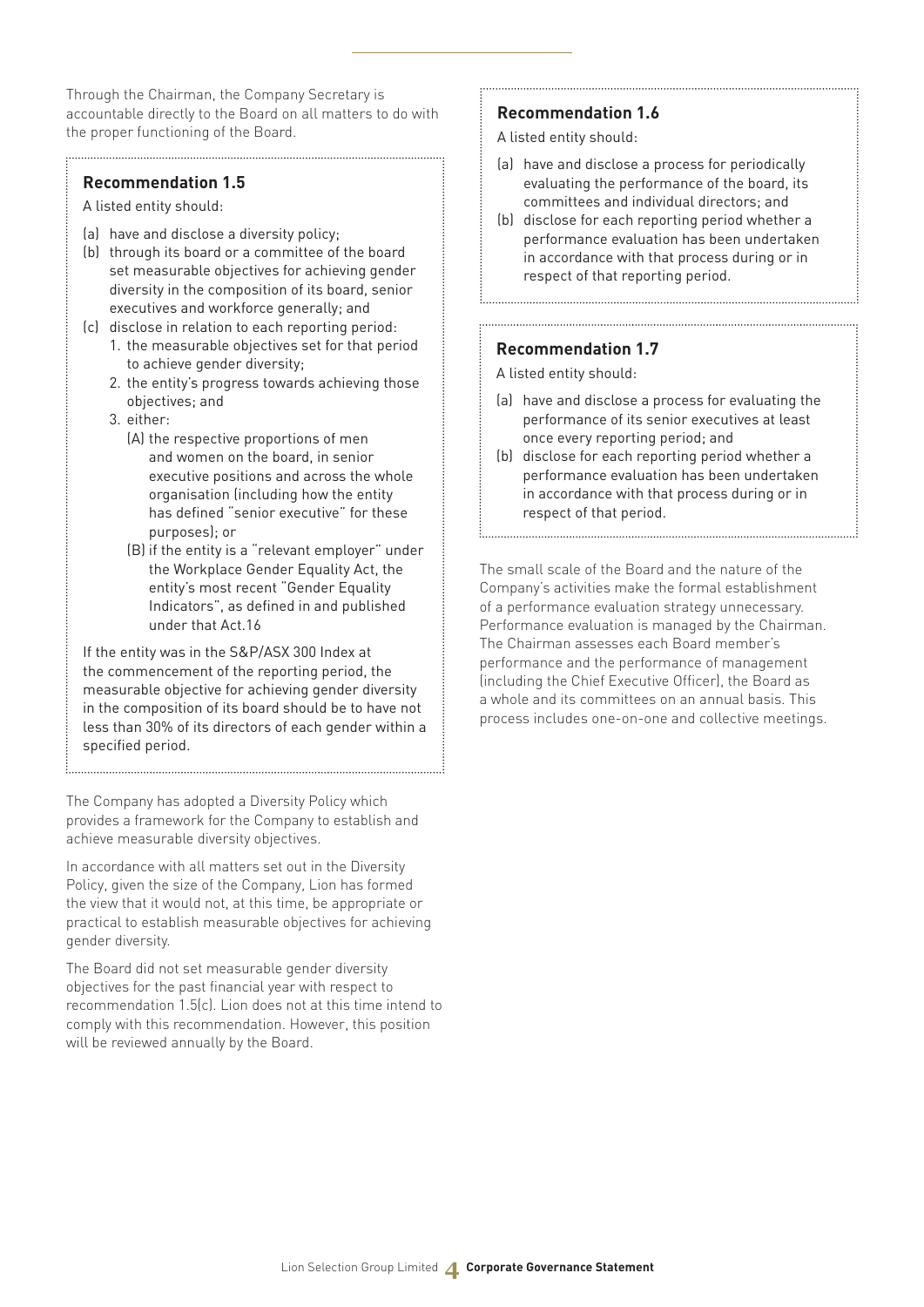# PRINCIPLE 2: Structure the board to be effective and add value

#### **Recommendation 2.1**

The board of a listed entity should:

- (a) have a nomination committee which:
	- 1. has at least three members, a majority of whom are independent directors; and
	- 2. is chaired by an independent director, and disclose:
	- 3. the charter of the committee;

- 4. the members of the committee; and
- 5. as at the end of each reporting period, the number of times the committee met throughout the period and the individual attendances of the members at those meetings; or
- (b) if it does not have a nomination committee, disclose that fact and the processes it employs to address board succession issues and to ensure that the board has the appropriate balance of skills, knowledge, experience, independence and diversity to enable it to discharge its duties and responsibilities effectively.

Lion recognises that Recommendation 2.1 of the Principles and Recommendations of the ASX Corporate Governance Council suggests the establishment of a Nomination Committee and associated Charter. However, in view of the small size of Lion's Board, the Board in its entirety, acts effectively as Nomination Committee and there is no need to further subdivide it. As such, a Nomination Committee is an unnecessary measure for Lion.

The Lion Board as a whole reviews the size, structure and composition of the Board including competencies and diversity, in addition to reviewing Board succession plans and continuing development.

#### **Recommendation 2.2**

A listed entity should have and disclose a board skills matrix setting out the mix of skills and diversity that the board currently has or is looking to achieve in its membership.

It is a policy of Lion that the Board comprises individuals with a range of knowledge, skills and experience which are appropriate to its objectives.

#### **Recommendation 2.3**

A listed entity should disclose:

(a) the names of the directors considered by the board to be independent directors;

- (b) if a director has an interest, position, association or relationship of the type described in Box 2.3 but the board is of the opinion that it does not compromise the independence of the director, the nature of the interest, position, association or relationship in question and an explanation of why the board is of that opinion; and
- (c) the length of service of each director.

A summary of the Lion directors' skills and experience is set out below:

| <b>Skills and Experience</b>     | <b>No. of Lion Directors</b> |
|----------------------------------|------------------------------|
| <b>Leadership and Governance</b> |                              |
| Leadership                       | 4                            |
| Corporate Governance             | 4                            |
| Strategy                         | 4                            |
| <b>Operations</b>                |                              |
| Geology & Exploration            | 1                            |
| Infrastructure                   | 2                            |
| Engineering                      | $\mathcal{P}$                |
| Project Delivery                 | 4                            |
| <b>Finance &amp; Risk</b>        |                              |
| Accounting                       | 2                            |
| Finance                          | 3                            |
| Acquisitions                     | 4                            |
| Risk Management                  | 4                            |
| <b>Mining Investment</b>         | 4                            |

Lion's Constitution provides that the number of directors is to be determined by the Board shall not be less than three. As a matter of policy, the Board is comprised of a majority of independent non-executive directors. At present, the Company has four directors – three independent non-executive directors, being Barry Sullivan (who is also the Chairman), Chris Melloy and Peter Maloney, and an executive director, Robin Widdup. The relevant skills, experience and expertise of each director as well as the period of office held by each director are described in the Company's Annual Report.

#### **Recommendation 2.4**

A majority of the board of a listed entity should be independent directors.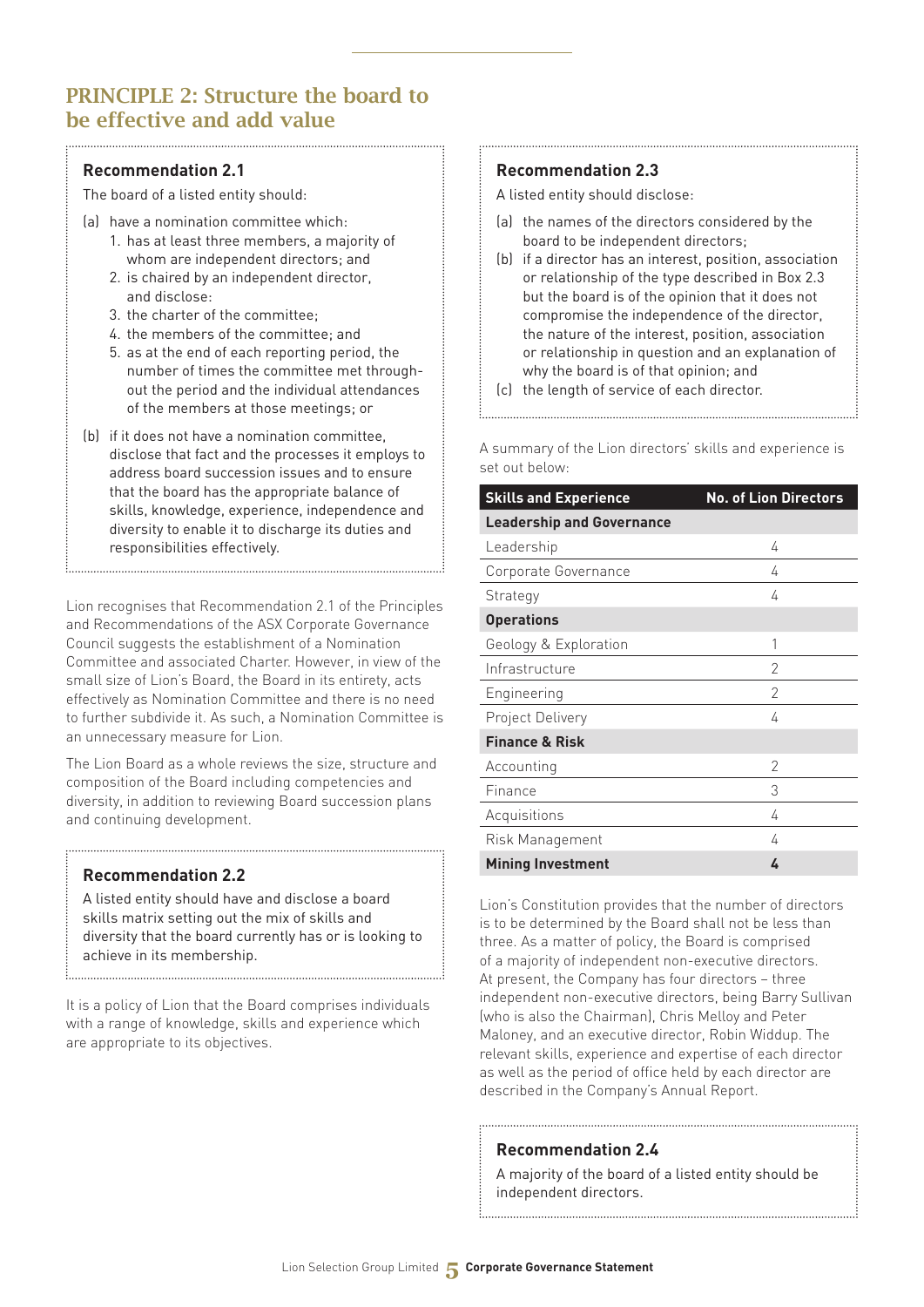The independent and objective judgment of Lion's directors is of paramount importance to the effective operation of the Board. Independence is defined for the purposes of the director as he/she being independent of any business relations, whether managerial or otherwise, with Lion or its actual or potential investments which might interfere with their ability to make sound, unfettered, objective judgments, and act in the best interest of Lion and its shareholders.

The directors' independence is regularly assessed by the Board.

The majority of the Board of Lion are independent non-executive directors.

The executive director, Robin Widdup, is a director of the Manager, which manages Lion's portfolio. To avoid any conflict of interest and in keeping with the Corporations Act, Mr Widdup is not present during any deliberations concerning Lion's relationship with the Manager, nor does he vote in relation to such matters.

#### **Recommendation 2.5**

The chair of the board of a listed entity should be an independent director and, in particular, should not be the same person as the CEO of the entity.

To accord with good corporate governance practices and in step with our objective of diversification of Board representatives, the roles of Chairman and Chief Executive Officer have been segregated.

#### **Recommendation 2.6**

A listed entity should have a program for inducting new directors and for periodically reviewing whether there is a need for existing directors to undertake professional development to maintain the skills and knowledge needed to perform their role as directors effectively.

The directors of the Board are specifically and individually selected for their diverse skills and knowledge already acquired through their education, professions, experience, positions held and ongoing exposure to industry.

In accordance with the Company's Board Charter:

- new Board appointees will undertake an induction program to ensure effective and active participation at the earliest opportunity;
- the Board is responsible for procuring appropriate professional development opportunities for Directors to develop and maintain the skills and knowledge needed to effectively perform their role as Directors.

# PRINCIPLE 3: Instil a culture of acting lawfully, ethically and responsibly

#### **Recommendation 3.1**

A listed entity should have and disclose its values.

The Company is committed to conducting all of its business activities fairly, honestly, with the highest level of integrity and professionalism and in compliance with all applicable laws, rules and regulations. The Board is dedicated to the highest ethical standards and recognizes and supports the Company's commitment to compliance with these standards.

A statement of the Company's core values is available on its website.

#### **Recommendation 3.2**

A listed entity should:

- (a) have and disclose a code of conduct for its directors, senior executives and employees; and
- (b) ensure that the board or a committee of the board is informed of any material breaches of that code.

The Company's Code of Conduct applies to the directors, senior executives and employees of the Company and the Manager.

 $\frac{1}{2}$  , the contract of the contract of the contract of the contract of the contract of the contract of the contract of the contract of the contract of the contract of the contract of the contract of the contract of t

The Company's Code of Conduct is available on the Company's website. Any material breach of the Code of Conduct is reported to the Board.

All directors and employees of the Company must, and the directors must ensure that the Manager and its employees, preserve the highest standards of integrity, accountability and honesty in their dealings, operating in strict adherence to statutory and ethical obligations. All such individuals are to be mindful and respectful of relevant policies and responsibilities, must avoid all conflicts of interest or, where a conflict is able to be managed, must speak with the Chairman about how the conflict should be managed (who will consult with the board of directors if necessary). Where there is uncertainty about whether a conflict exists, all directors and employees are encouraged to discuss the relevant circumstances with the Chairman. All concerns about a breach of the Code of Conduct are to be reported to the Chairman (who will in turn consult with the board).

The Company's practices are to be stringently monitored by the Board, while the Board itself must adhere to the principles of its charter and uphold a high standard of independence, objectivity and openness in its dealings and relationship with shareholders and the management team.

In addition to its Code of Conduct, the Company's Shareholder Communications Policy, Securities Trading Policy and Continuous Disclosure Policy, collectively form a solid ethical foundation for company practices and must be complied with at all times.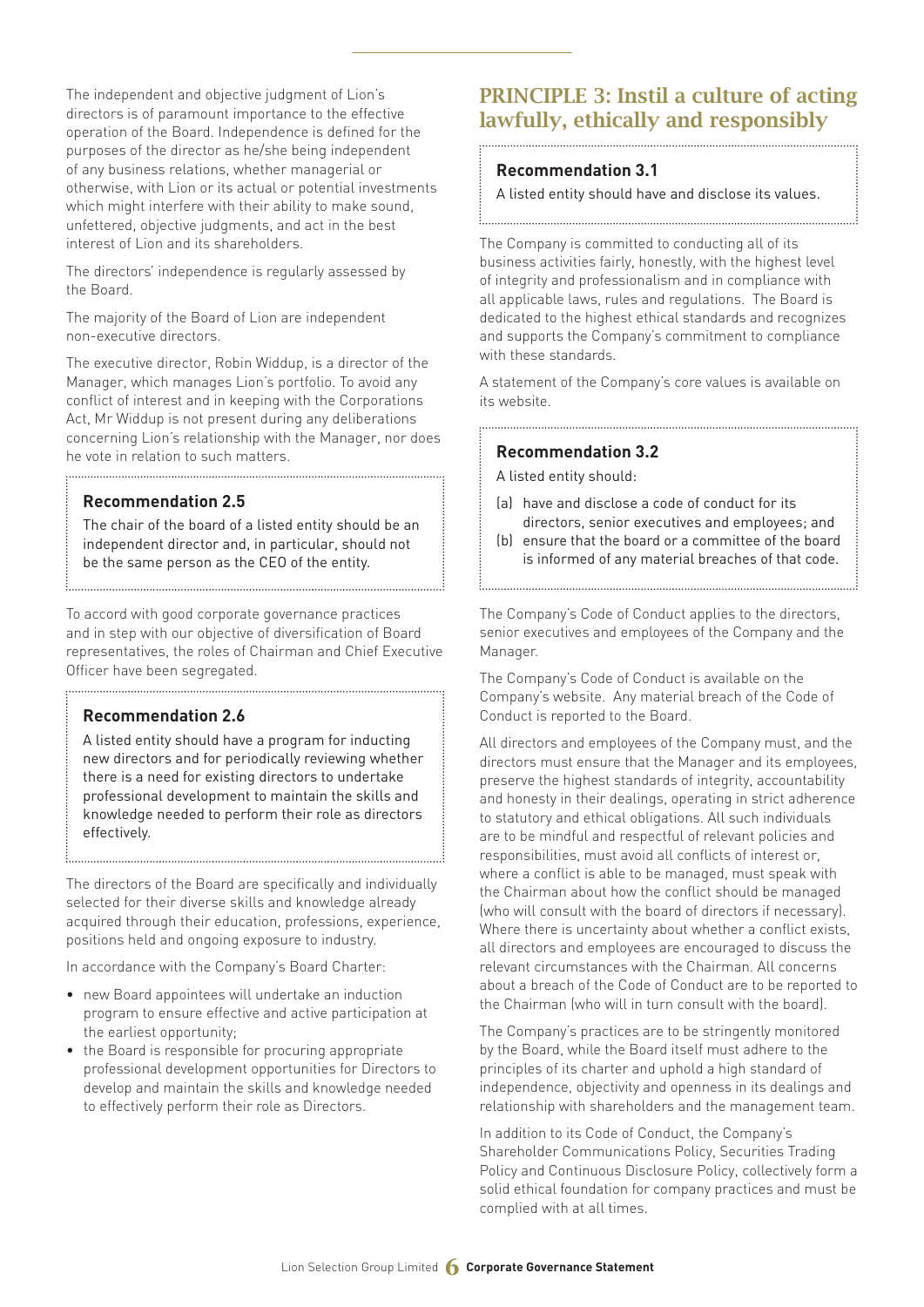# Ethical Policies

Lion's policies on indigenous communities, the environment and social governance are as follows:

#### **Local Indigenous Communities**

Lion's policy is that developments of investees are not exploitative of local and indigenous communities and must assist local communities such through symbiotic project development. Investees are to have a focus on health, education and employment of indigenous people near to investee companies' development projects.

#### **Environment**

Lion's policy is that the environmental impact of developments be in line with country/international standards and not adversely impact local communities' geology/economy.

#### **Statement of Social Governance**

It is the Company's objective to achieve sustainable economic and social benefits to the communities in which mineral activity takes place by:

- recognising local realities and concerns;
- promoting dialogue and participation;
- building social and economic capital; and
- integrating activities locally and regionally.

To achieve its social governance objectives, the Company considers the following areas of activity:

- Exploration/access to land and resources.
- Project development and governance of mining and processing activity.
- Rent (royalty, tax etc) capture and distribution.
- Stewardship of water, biodiversity and energy use.
- Waste management.
- Social and environmental aspects of mine closure.

Subsequent stages of metals trade, smelting and refining may often be beyond the influence of the Company.

#### **Recommendation 3.3**

A listed entity should:

- (a) have and disclose a whistleblower policy; and
- (b) ensure that the board or a committee of the board is informed of any material incidents reported under that policy.

Disclosures of wrongdoing are of importance to the Company's risk management and corporate governance framework.

The Company encourages a culture of 'speaking up' to raise concerns about possible unlawful, unethical or socially irresponsible behaviour or other improprieties without fear of retaliation or otherwise being disadvantaged.

The Company's Whistleblower Policy is available on the Company's website. Under the Whistleblower policy, all Disclosable Matters are reported to the Board or a committee of the Board.

#### **Recommendation 3.4**

A listed entity should:

- (a) have and disclose an anti-bribery and corruption policy; and
- (b) ensure that the board or a committee of the board is informed of any material breaches of that policy.
- (a) The Company's Anti-Bribery and Corruption Policy is available on the Company's website.
- (b) Any material breaches of the Anti-Bribery and Corruption Policy are to be reported to the Board or a committee of the Board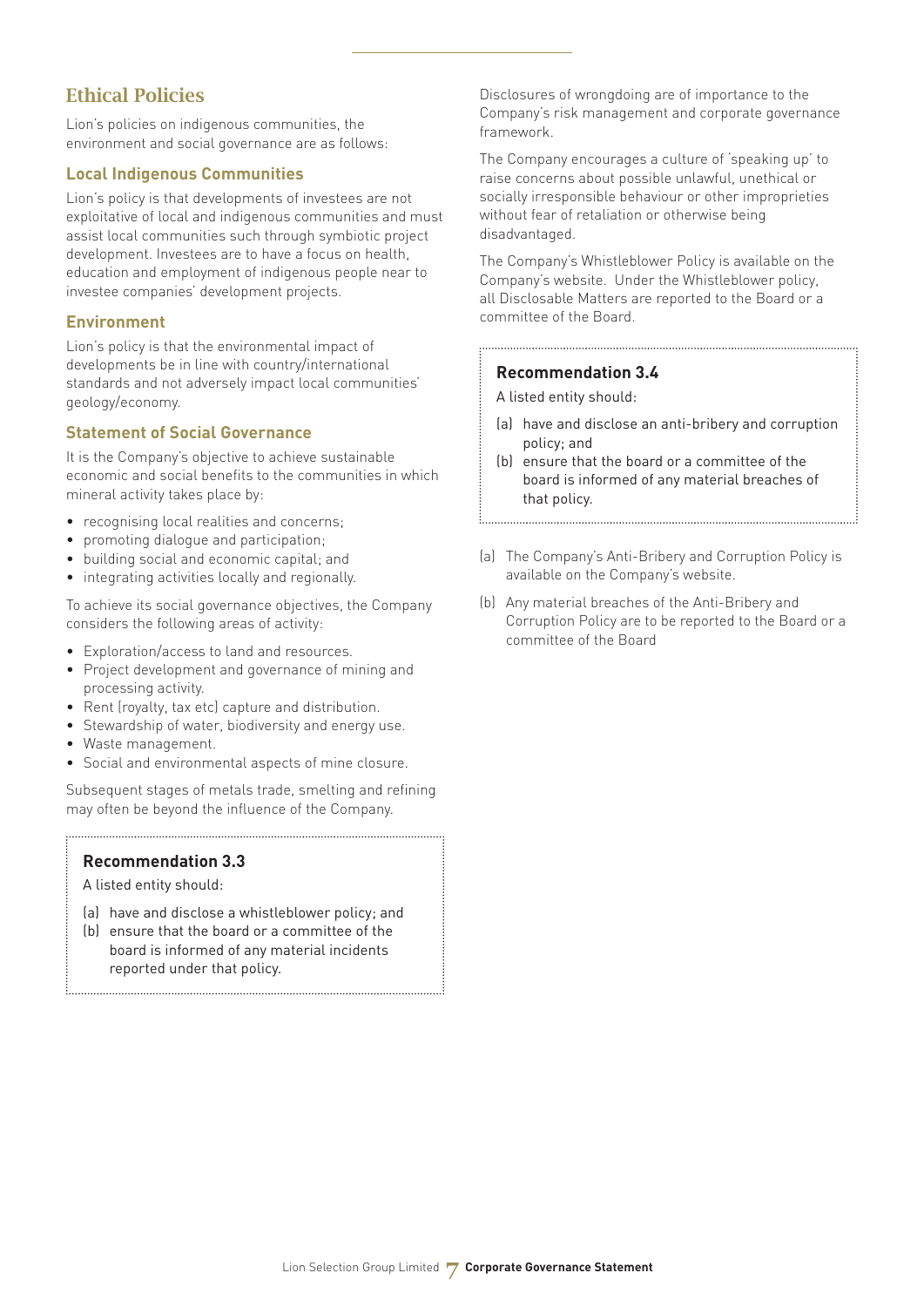# PRINCIPLE 4: Safeguard the integrity of corporate reports

#### **Recommendation 4.1**

The board of a listed entity should:

- (a) have an audit committee which:
	- 1. has at least three members, all of whom are non-executive directors and a majority of whom are independent directors; and
	- 2. is chaired by an independent director, who is not the chair of the board, and disclose:
	- 3. the charter of the committee;
	- 4. the relevant qualifications and experience of the members of the committee; and
	- 5. in relation to each reporting period, the number of times the committee met throughout the period and the individual attendances of the members at those meetings; or
- (b) if it does not have an audit committee, disclose that fact and the processes it employs that independently verify and safeguard the integrity of its corporate reporting, including the processes for the appointment and removal of the external auditor and the rotation of the audit engagement partner.

The Company has an Audit Committee all of whom are independent non-executive directors. The Audit Committee is chaired by an independent director who is not chair of the Board.

The Charter of the Lion Audit Committee and the relevant qualifications of the committee's members is available on the Company's website.

#### **Recommendation 4.2**

The board of a listed entity should, before it approves the entity's financial statements for a financial period, receive from its CEO and CFO a declaration that, in their opinion, the financial records of the entity have been properly maintained and that the financial statements comply with the appropriate accounting standards and give a true and fair view of the financial position and performance of the entity and that the opinion has been formed on the basis of a sound system of risk management and internal control which is operating effectively.

Prior to approval of any financial statement for a financial period, the Chief Executive Officer of Lion (who is also responsible for the financial reports of the company) provides to the Lion Board a declaration in accordance with Section 286 of the Corporations Act which also accords with Recommendation 4.2.

#### **Recommendation 4.3**

A listed entity should disclose its process to verify the integrity of any periodic corporate report it releases to the market that is not audited or reviewed by an external auditor.

The Company undertakes significant review of any information to verify its integrity prior to its release to the market. This includes separate reviews by the Company's Chief Financial Officer, Company Secretary and Directors as necessary. Where a release is to include matter of substance, the Company will seek additional input and guidance from its Auditors prior to the information being released to the market.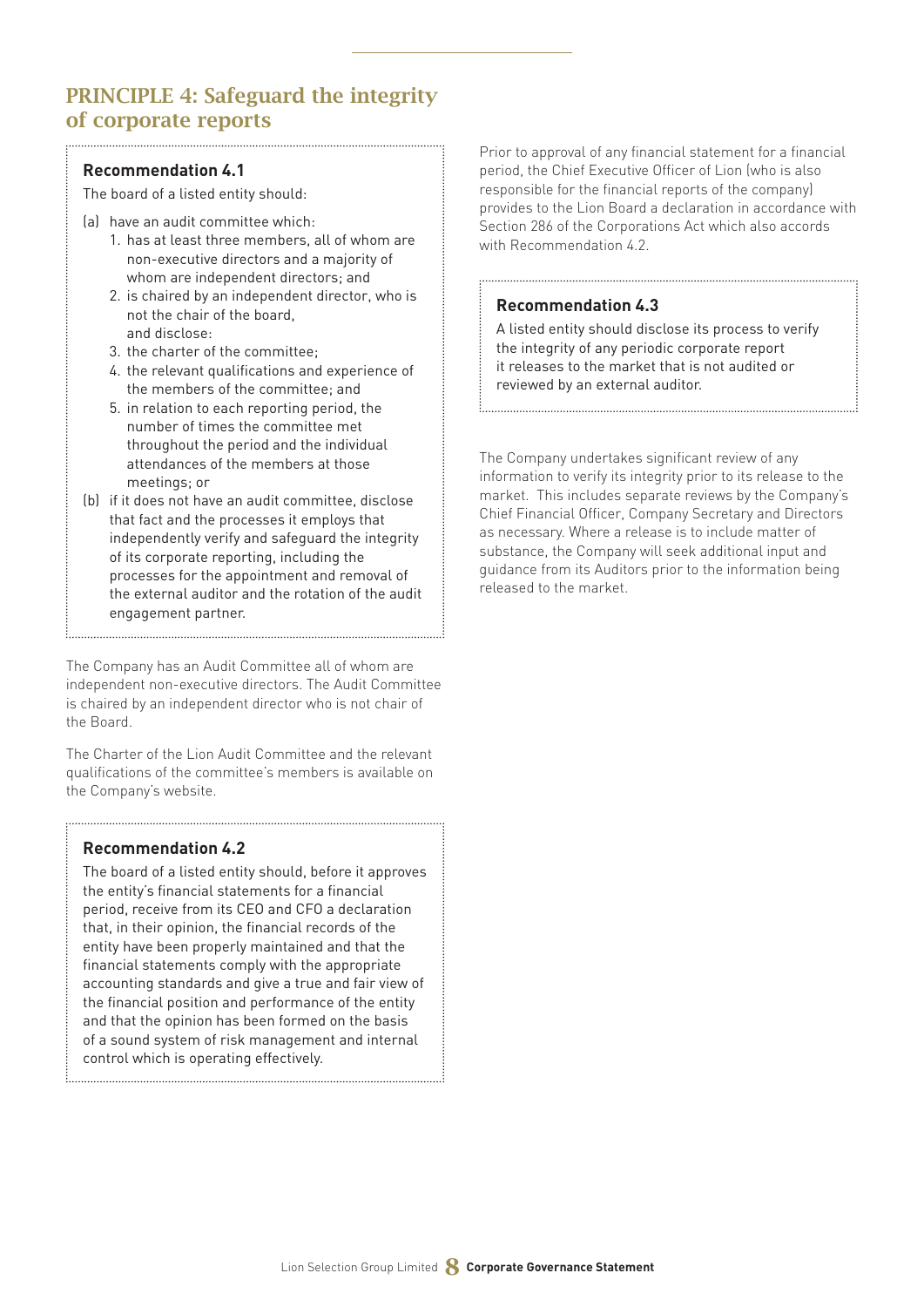# PRINCIPLE 5: Make timely and balanced disclosure

#### **Recommendation 5.1**

A listed entity should have and disclose a written policy for complying with its continuous disclosure obligations under listing rule 3.1.

The Company's Continuous Disclosure Policy provides details of the Company's policies and procedures for compliance with its continuous disclosure obligations.

The Continuous Disclosure Policy is available on the Company's website.

#### **Recommendation 5.2**

A listed entity should ensure that its board receives copies of all material market announcements promptly after they have been made.

The Board reviews and considers each material market announcement and provides it approval for release prior to any information being released to the market.

#### **Recommendation 5.3**

A listed entity that gives a new and substantive investor or analyst presentation should release a copy of the presentation materials on the ASX Market Announcements Platform ahead of the presentation.

All substantive investor or analyst presentations are released to the ASX Markets Announcements Platform ahead of any such presentations. Once released, the presentations are also published on the Company's website.

## PRINCIPLE 6: Respect the rights of security holders

#### **Recommendation 6.1**

A listed entity should provide information about itself and its governance to investors via its website.

ASX announcements, quarterly reports, presentations, notices of meetings and explanatory material are posted to Lion's website regularly. Other information on the site includes details of Lion's investment portfolio, Lion's share price, information about the Company and its directors and management and also the Company's governance and policies. Information from the Annual General Meetings and regular updates to investors as well as links to the share registry and other sites of interest are also available on the Company's website.

Lion's website contains a specific corporate governance landing page where information regarding the Company's policies is easily accessible by shareholders.

#### **Recommendation 6.2**

A listed entity should have an investor relations program that facilitates effective two-way communication with investors.

In addition to the management and investment services the Manager provides to Lion, the Manager also provides comprehensive investor relations services which are reviewed annually by the Lion Board. Both the Lion Board and the Manager are mindful of the importance of not only providing information, but also encouraging and enabling two-way communication between the Company and its shareholders.

The Company has adopted a Shareholder Communications Policy which outlines a range of ways information is communicated to shareholders. A copy of the Shareholder Communications Policy is available on the Company's website.

#### **Recommendation 6.3**

A listed entity should disclose how it facilitates and encourages participation at meetings of security holders.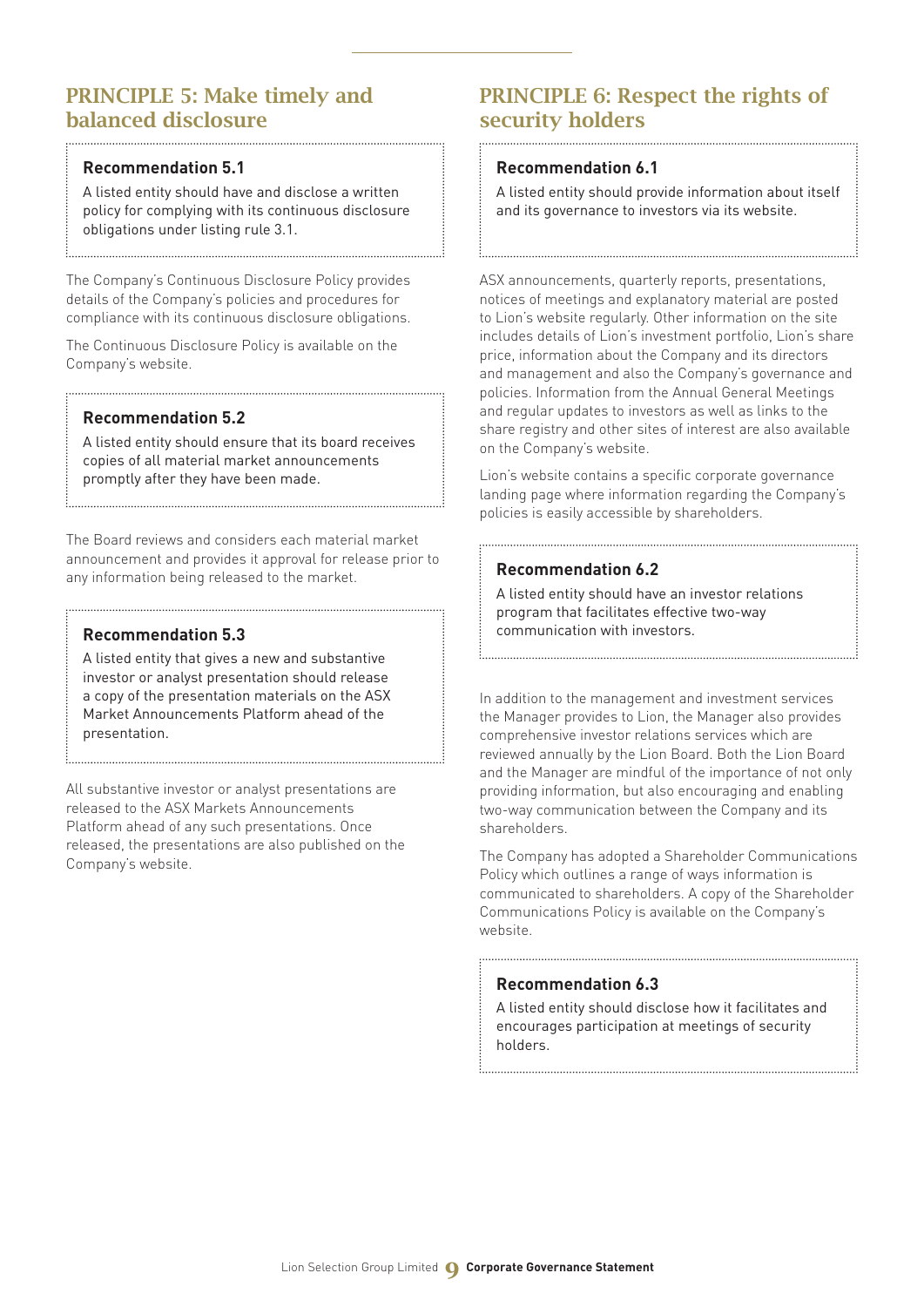Lion places great importance on the communication of accurate and timely information to its shareholders and market participants. Lion recognises that efficient and continuous contact between the Company and the interested public, and particularly with shareholders and their representatives, is an essential part of earning the trust and loyalty of shareholders, building shareholder value and allowing shareholders to make informed decisions regarding their investment in Lion. Lion encourages shareholder participation at general meetings and welcomes regular contact with its shareholders.

#### **Recommendation 6.4**

A listed entity should ensure that all substantive resolutions at a meeting of security holders are decided by a poll rather than a show of hands.

The Company will continue to comply with Recommendation 6.4 and ensure all substantive resolutions at a meeting of security holders will be decided on a poll rather than a show of hands.

#### **Recommendation 6.5**

A listed entity should give security holders the option to receive communications from, and send communications to, the entity and its security registry electronically.

Lion's register of security holders is maintained by Computershare Investor Services Pty Limited.

Lion actively encourages security holders to communicate electronically with the company and Computershare. Security holders can elect to receive electronic communications from the Company via the Computershare Investor Centre. Lion has implemented online voting for general meetings via the Computershare Investor Centre to encourage higher voting participation from its security holders.

# PRINCIPLE 7: Recognise and manage risk

#### **Recommendation 7.1**

The board of a listed entity should:

- (a) have a committee or committees to oversee risk, each of which:
	- 1. has at least three members, a majority of whom are independent directors; and
	- 2. is chaired by an independent director, and disclose:
	- 3. the charter of the committee;
	- 4. the members of the committee; and
	- 5. as at the end of each reporting period, the number of times the committee met throughout the period and the individual attendances of the members at those meetings; or
- (b) if it does not have a risk committee or committees that satisfy (a) above, disclose that fact and the processes it employs for overseeing the entity's risk management framework.

#### **Recommendation 7.2**

The board or a committee of the board should:

- (a) review the entity's risk management framework at least annually to satisfy itself that it continues to be sound and that the entity is operating with due regard to the risk appetite set by the board; and
- (b) disclose, in relation to each reporting period, whether such a review has taken place.

In view of the small size of Lion's Board, the Board in its entirety acts, effectively, as a committee to oversee risk and there is no need to further subdivide it.

Lion is a specialist investor in listed and unlisted mining and exploration companies and assets and its major business risk is the performance of these companies and assets. Risks associated with the exploration and mining industry include geological, technical, political, title and commodity pricing risks.

The main areas of business risk to the Company arise from:

- failure of an investee company due to one or a number of the above causes;
- downturn in the stock market; and
- changes to the law corporations/taxation legislation.

Individual investments each have their own risks which relate to the mining industry generally. Under the guidance of the Lion Board, Manager has established procedures relating to investment and divestment decisions, and management of investments with emphasis on risk assessment. The Manager reports through monthly reports and at Board meetings on Lion's investments and related risk.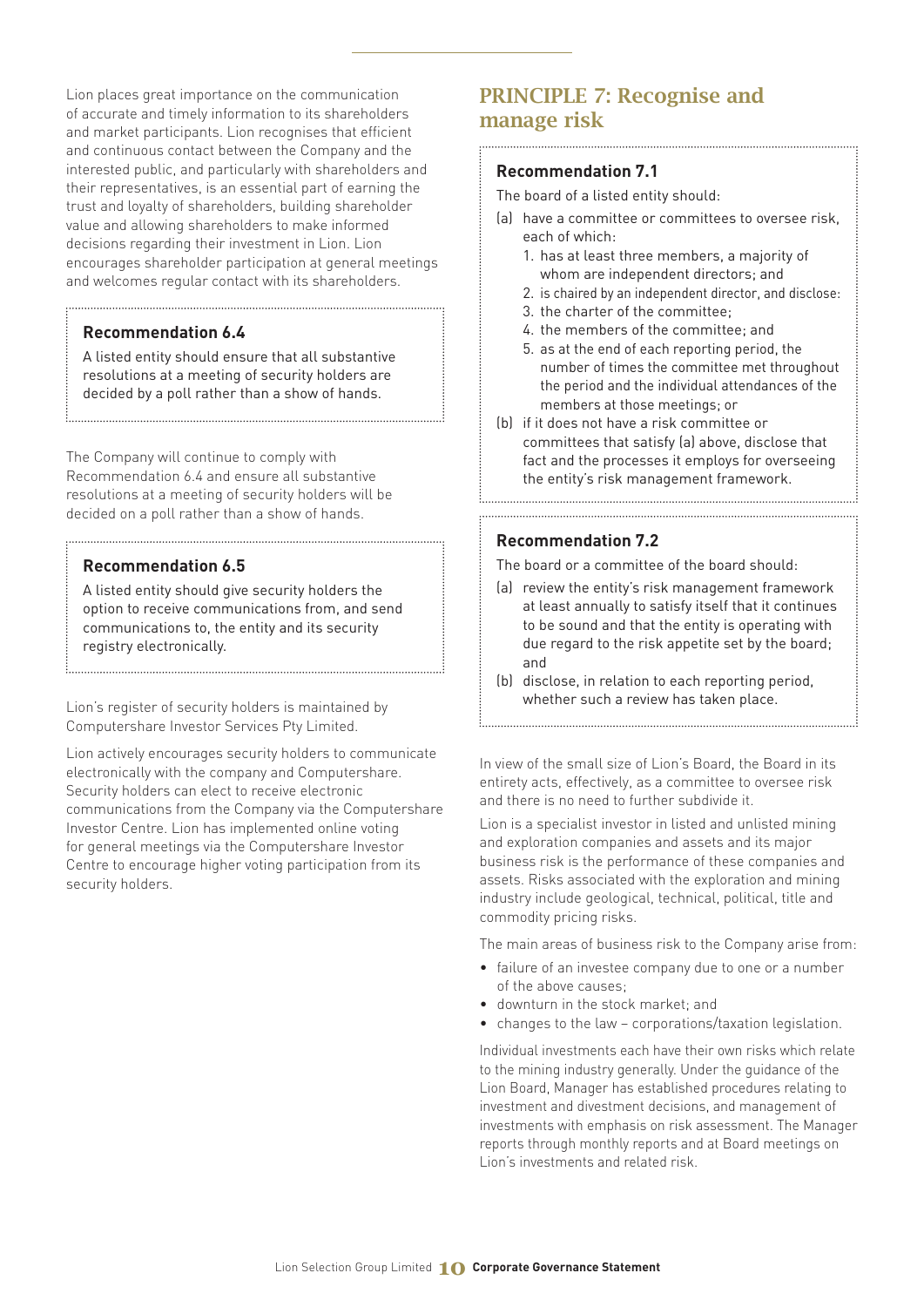The Board aims to reduce investment risk through diversifying investments geographically and avoid over dependence on a single commodity, investee company or country. In certain circumstances the Board may elect to have higher concentrations of the Company's portfolio in a particular commodity, investee company or country if the anticipated rewards merit this approach.

#### **Recommendation 7.3**

A listed entity should disclose:

- (a) if it has an internal audit function, how the function is structured and what role it performs; or
- (b) if it does not have an internal audit function, that fact and the processes it employs for evaluating and continually improving the effectiveness of its risk management and internal control processes.

Lion has no internal audit function. The Lion Board and Audit Committee are responsible for establishing and maintaining an internal control structure. This structure is documented and periodically reviewed with the CEO.

#### **Recommendation 7.4**

A listed entity should disclose whether it has any material exposure to environmental and social risks and, if it does, how it manages or intends to manage those risks.

The activities of Lion are subject to risks that can adversely impact its business and financial condition. Risks and uncertainties are described in the Company's Annual Report.

# PRINCIPLE 8: Remunerate fairly and responsibly

#### **Recommendation 8.1**

The board of a listed entity should:

- (a) have a remuneration committee which:
	- 1. has at least three members, a majority of whom are independent directors; and
	- 2. is chaired by an independent director, and disclose:
	- 3. the charter of the committee;
	- 4. the members of the committee; and
	- 5. as at the end of each reporting period, the number of times the committee met throughout the period and the individual attendances of the members at those meetings; or
- (b) if it does not have a remuneration committee, disclose that fact and the processes it employs for setting the level and composition of remuneration for directors and senior executives and ensuring that such remuneration is appropriate and not excessive.

#### **Recommendation 8.2**

A listed entity should separately disclose its policies and practices regarding the remuneration of non-executive directors and the remuneration of executive directors and other senior executives.

#### **Compensation Arrangements and Remuneration Committee**

Due to the small size of the Lion Board and the fact that remuneration matters are monitored by the Board in its entirety, the Board believes a separate Remuneration Committee is unnecessary and inappropriate.

Neither the Executive Director nor Chief Executive Officer receives any remuneration from the Company, but are paid by the Manager, which receives fees from the Company as per the Management Agreement. Additionally, remuneration matters for the Company predominantly relate to the remuneration paid to the Manager, something which is addressed by a set formula in the Management Agreement.

Lion's Constitution stipulates that the aggregate remuneration available for division amongst the nonexecutive directors is determined by the shareholders in general meeting. With shareholder approval, the aggregate was increased to \$200,000 per annum commencing 1 August 2011. This amount, or some part of it, is divided among the non-executive directors as determined by the Board. At present the aggregate annual remuneration paid to non-executive directors is \$132,000.